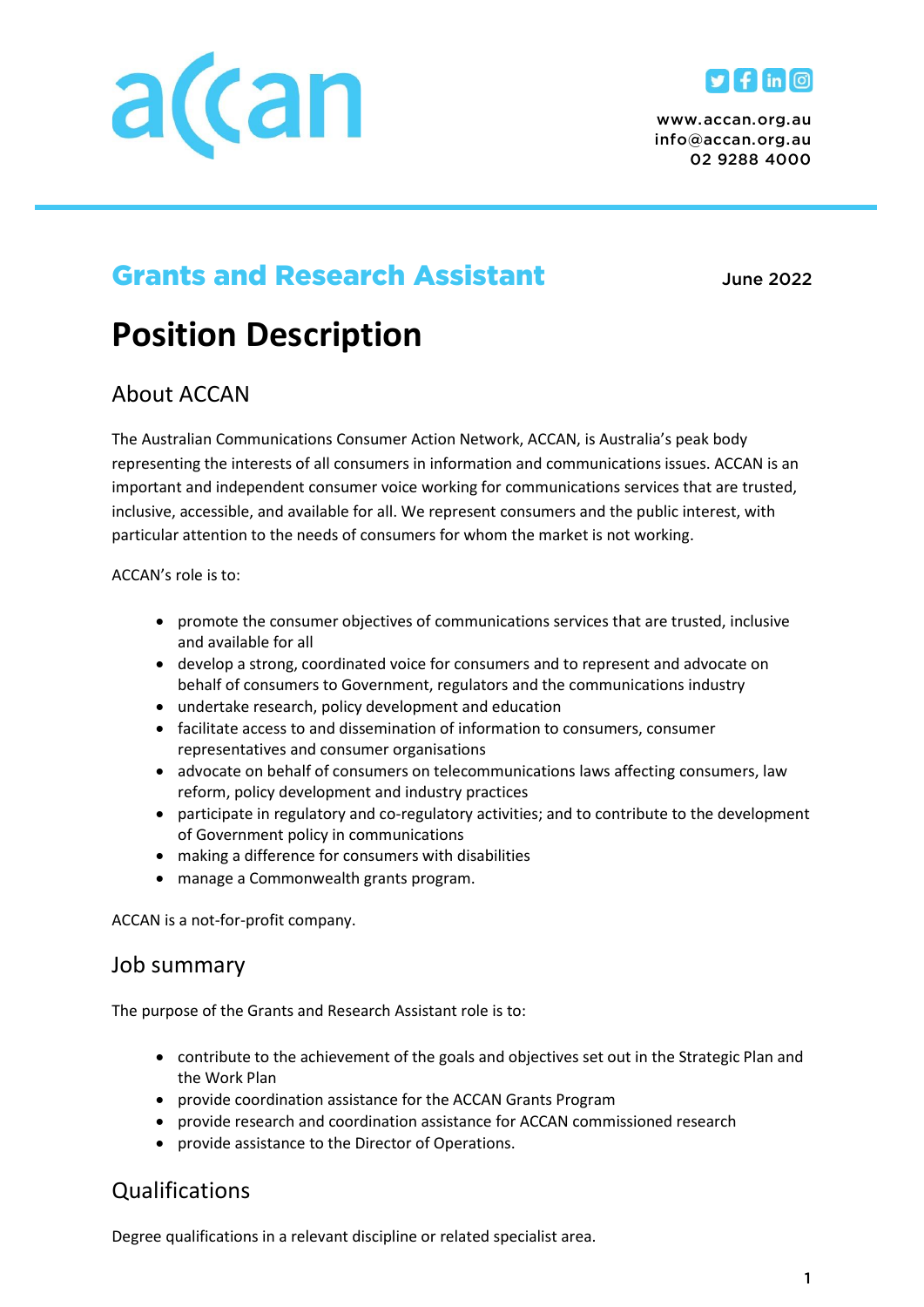## Duties and responsibilities

#### Grants and research assistance

- Primary point of contact and a supportive resource for grant applicants and research partners
- Processing grant applications and liaising with applicants
- Co-ordinating pre- and post-award administration, including use of SmartyGrants software to monitor and record project progress
- Monitoring & supporting project partners to ensure they meet activity, budget and reporting milestones in a timely manner
- Facilitating the assessment of applications by the Independent Grants Panel
- Assisting with completing Grant Deeds, managing project progress, and Milestone reporting for all grant recipients
- Reviewing and providing feedback on draft grants and research publications, including academic and consumer reports, fact sheets, case studies etc.
- Co-ordinating the publication of ACCAN grant and research outputs and promotion, including editing, proofing, and drafting of copy for ACCAN's website and other publications, ensuring they are inclusive and accessible
- Assisting with reviews of the Grants Program and publication of Guidelines, forms and supporting documents.
- Assisting with quality control, to ensure ACCAN-funded projects have methodologies, ethics, activities and outputs that match ACCAN's values
- Coordinating ACCAN's research database
- Providing research assistance on ACCAN research projects as directed
- Assisting with the promotion of project outputs
- Maintaining contacts with relevant research and sectoral bodies including community and academic institutions, as directed
- Assisting with building the profile of ACCAN grants and research in the community
- Supporting partners in accessibility principles and techniques
- Tracking and processing payments
- Organising project progress meetings. Preparing agenda and minutes of same
- Curating ACCAN's grants and research bibliography, printed resources and identifiers.

#### Other duties

- Assisting with consumer complaints and enquiries where necessary
- Assisting with general administrative tasks and mail outs where necessary
- Assisting with ACCAN events, membership and outreach activities where necessary
- Other duties as requested by supervisor, the Director of Operations

### Essential skills for position

- Project management skills
- Demonstrated high-level research skills, including understanding of methodology
- Oral and written communication skills of a high order
- Organisational and administrative skills
- A commitment to the effective representation of the interests of consumers
- Ability to liaise effectively with a range of people, in particular those in consumer/community organisations and academic institutions
- Ability to work as part of a team and in a consultative framework